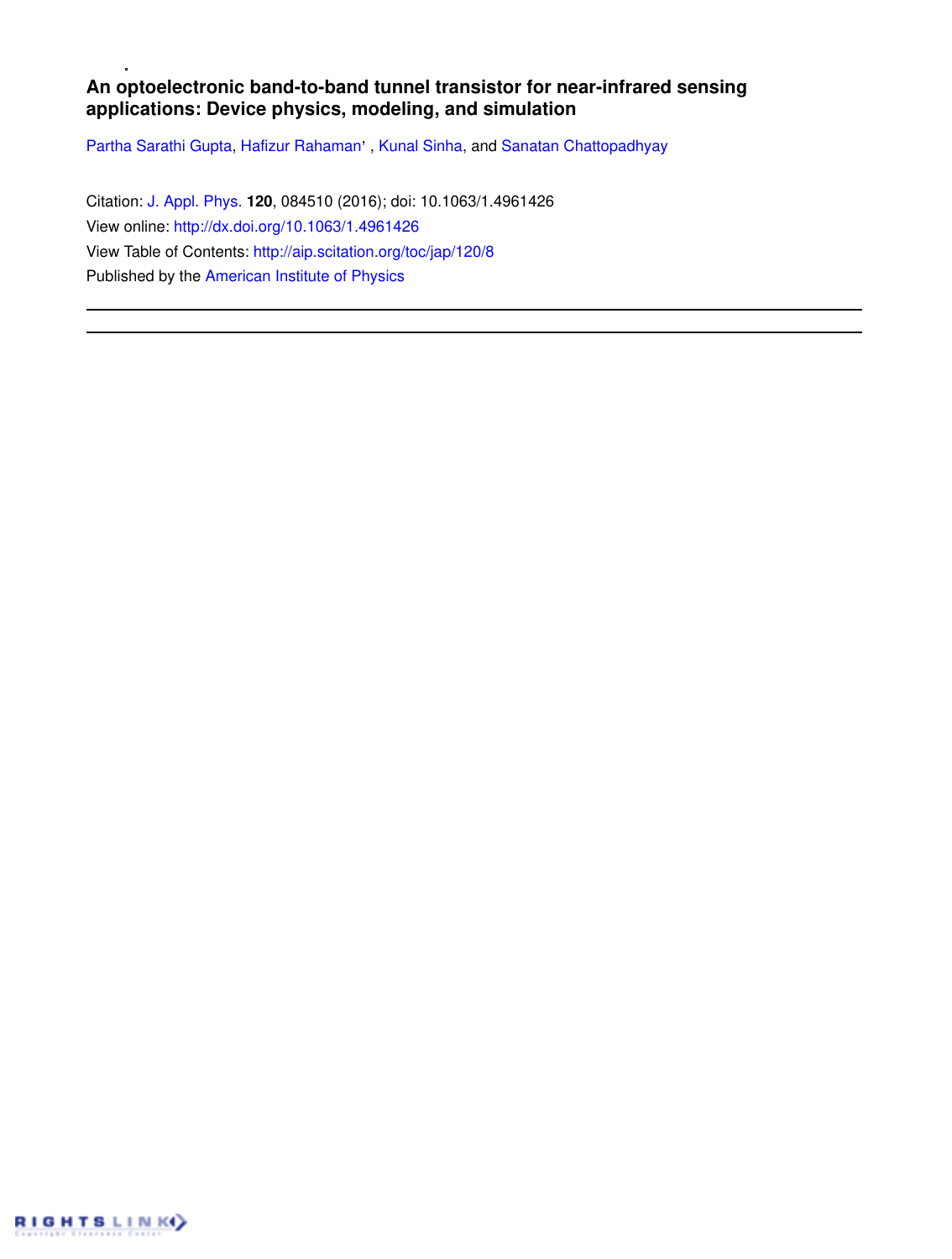

# An optoelectronic band-to-band tunnel transistor for near-infrared sensing applications: Device physics, modeling, and simulation

Partha Sarathi Gupta,<sup>1</sup> Hafizur Rahaman,<sup>1,a)</sup> Kunal Sinha,<sup>1</sup> and Sanatan Chattopadhyay<sup>2</sup> <sup>1</sup>School of VLSI Technology, Indian Institute of Engineering Science and Technology, Shibpur 711103, India  $2$ Department of Electronics Science, Calcutta University, Kolkata 700009, India

(Received 24 May 2016; accepted 8 August 2016; published online 30 August 2016)

In this article, we propose a novel optoelectronic band-to-band tunnel field effect transistor with a Si photo-gate, for multi-spectral sensing of near-infrared light in the wavelength range of  $0.7 \mu$ m–1  $\mu$ m. Based on the line tunneling approach, a drain current model has been developed to illustrate the device operating principle. The model incorporates the effect of photo-generation in the photo-gate in terms of the resulting photo-voltage. Good agreement with device simulation results indicates overall correctness of the developed model. The spectral response of the device has been studied in terms of its input and output characteristics, and the spectral sensitivity has been defined in terms of the change in current, in response to the change in the illumination wavelength. The proposed device can resolute closely spaced spectral lines  $(\sim 100 \text{ nm})$  in the wavelength range of 0.7  $\mu$ m–1  $\mu$ m, due to the combined effects of steep average sub-threshold swing of  $\sim$ 19 mV/dec, over five current decades, and current modulation due to change in the tunnel path length, induced by the gating effect of the photo-generated carriers. Peak spectral sensitivity at an illumination intensity of 0.5 W/cm<sup>-2</sup> is found to be  $5.88 \times 10^3$ ,  $2.14 \times 10^3$ , and  $3.56 \times 10^2$  corresponding to decrease in illumination wavelength from (1  $\mu$ m to 0.9  $\mu$ m), (0.9  $\mu$ m to 0.8  $\mu$ m), and  $(0.8 \mu m)$  to  $(0.7 \mu m)$ , respectively. The influence of different device parameters, on the spectral sensing performance of the device, is thoroughly investigated by TCAD simulations and through the developed model. Published by AIP Publishing. [http://dx.doi.org/10.1063/1.4961426]

# I. INTRODUCTION

Near infrared sensing and imaging finds multitude applications in defense, home-land security, and life sciences. $1,2$ Near-infrared light in the wavelength range of 700 nm to  $1.4 \mu m$  is particularly useful for molecular detection due to greater tissue penetrability and lesser photo-damage to biomolecules in this energy range.<sup>3</sup> Such detection requires the photo-detector to provide spectral differentiation among a discrete set of well separated wavelengths  $(\sim 100 \text{ nm})$  at low intensity of illumination (e.g.,  $\langle 1 \text{ W/cm}^{-2} \rangle$ .<sup>4</sup> Metal-oxidesemiconductor field effect transistors (MOSFETs) have been studied theoretically and experimentally for various optically controlled applications.<sup>5,6</sup> Potential of these devices for their use as photo-detectors is extended by the advantages, such devices provide in terms of integrated circuit compatibility, low voltage operation, and superior noise performance in comparison to avalanche photodiodes. When the condition of separation of absorbing and conducting regions is achieved in such devices, by suitable choice of gate and channel materials, modulation in current is caused by the gating effect of the photo-generated carriers in the gate.<sup>7</sup> For sensing closely spaced spectral lines, at low intensity of illumination, the FET sensors are required to exhibit current modulation in response to the change in the gating effect induced by change in illumination wavelength. The subthreshold regime constitutes the optimal sensing domain for any FET based sensor. The sub-threshold swing (SS) of any FET is a critical parameter, which provides an indication of the efficiency of the gating effect, and thus it controls the sensitivity of the device. Conventional FETs are unable to exhibit multi-spectral sensitivity in the sub-threshold regime because the minimum achievable SS for such devices is fundamentally limited to  $60 \text{ mV/dec}$  at room temperature.<sup>8</sup> In contrast, tunnel FETs (TFETs) can achieve sub-Boltzmann switching due to carrier injection through the band-to-band tunneling (BTBT) mechanism. $9,10$  Such attributes make TFETs promising candidate not only for low standby power  $(LSTP)$  applications<sup>11</sup> but also for bio-sensing<sup>12</sup> and light sensing applications. $13,14$ 

This work focuses on the design and modeling of a novel photosensitive band-to-band TFET, for multi-spectral sensing of near-infrared light, in the wavelength  $(\lambda)$  range of 700 nm–1  $\mu$ m. A relevant transport model, based on the line tunneling viewpoint of TFET device operation, $15$  has been developed to explain its operating principle. The accuracy of the model is tested by comparing the results obtained from the model with those obtained from 2-D numerical simulations using a commercial TCAD simulator S-Device.<sup>16</sup> The spectral response of the device has been studied in terms of its input and output characteristics. To provide the design direction of the proposed device, the influence of different device parameters, on the spectral sensing performance of the device, is discussed and studied in detail by TCAD simulations and through the developed model.

## II. DEVICE STRUCTURE AND OPERATING PRINCIPLE

0021-8979/2016/120(8)/084510/11/\$30.00 120, 084510-1 Published by AIP Publishing.

Fig.  $1(a)$  shows the schematic of the proposed device a)Electonic mail: hafizur@vlsi.iiests.ac.in **Structure** Structure. The device considered in this work is a Si/Ge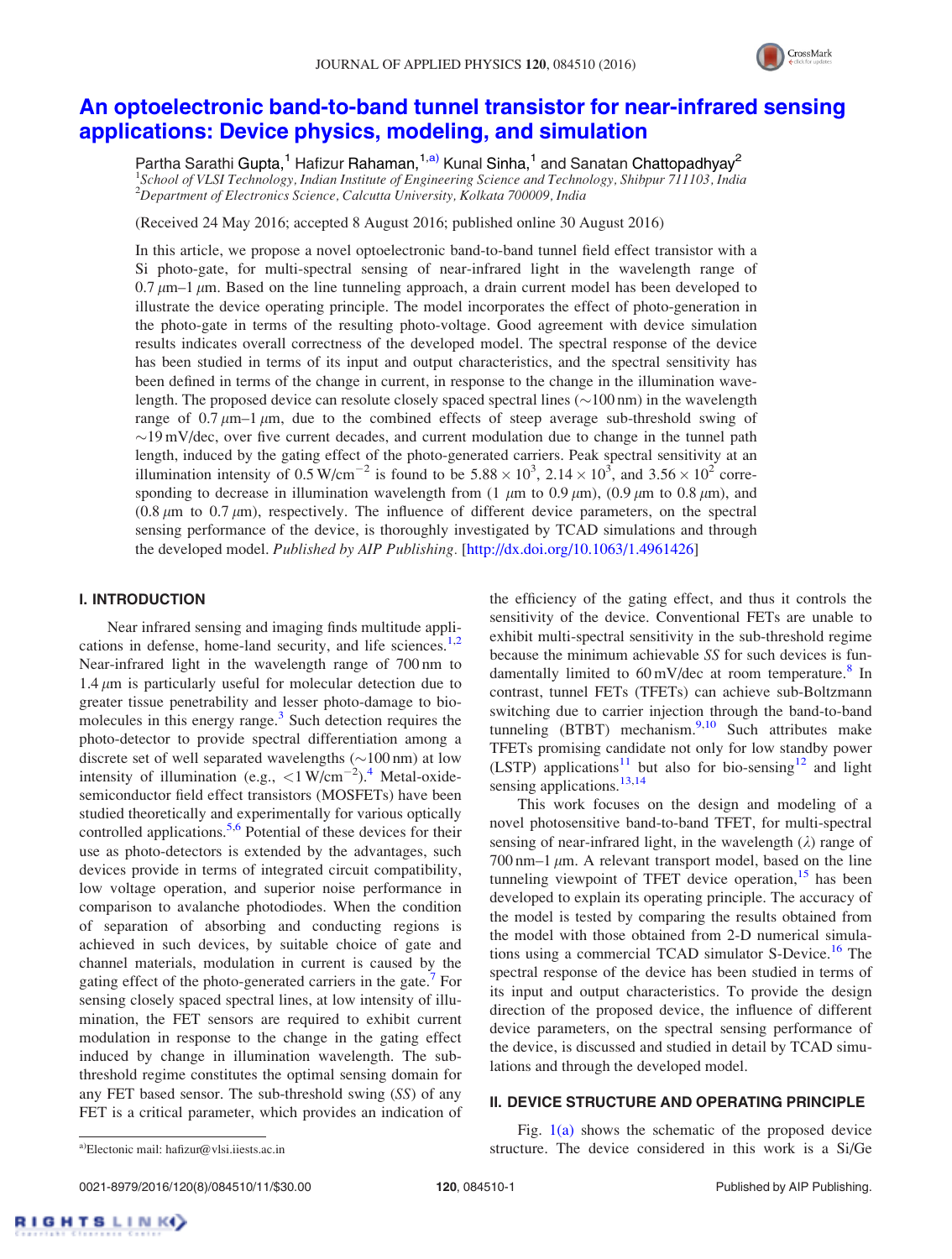

FIG. 1. (a) Schematic of the proposed device structure. Carrier transitions from the valence band of the p-Ge region to the conduction band of the i-Ge region along the gate electric field are indicated by black arrows. Red arrows indicate diagonal tunneling. (b) ON state ( $V_{GS} = V_{DS} = 1$  V) energy band diagram obtained at the illuminated condition ( $I_0 = 0.5$  W/cm<sup>2</sup>,  $\lambda = 0.7 \mu$ m) along the cutline A'A, illustrating the separation of electron(hole) quasi Fermi energy levels,  $E_{fn}$  ( $E_{fp}$ ) in the gate region due to photo-generation in that region. (c) Corresponding energy band diagram obtained at the dark condition.  $E_{fn}$  and  $E_{fp}$  coincide in the gate region at the dark condition. (d) Comparative ON state energy band diagram, along the cutline OA, obtained at dark and illuminated conditions. Minimum tunnel path length at the illuminated condition,  $L_{min}$  ( $\lambda = 0.7 \mu m$ ), is indicated. (e) Corresponding energy band profile along the current transport direction, i.e., along the cutline AO and OB.  $T_{in}$  and  $L_{OV}$  are chosen to be 5 nm and 0 nm.

hetero-structure n-type TFET. It comprises a side-trench n-type Si photon absorbing gate, an intrinsic Si (i-Si) channel region, a n-type Si drain region, and a Ge source having a retrograde doping profile, obtained by the incorporation of an intrinsic Ge region. The device is specifically a band-toband tunnel FET, involving carrier transition from the valence band of the p-type region of the Ge source (p-Ge) to the conduction band of the intrinsic region of the Ge source (i-Ge) and to the conduction band of the i-Si channel region. The high-k gate-oxide thickness has been supposed to be  $t_{OX}$ nm, and the buried-oxide (BOX) thickness is chosen to be  $T_{BOX}$  µm. The thickness of the i-Si channel region, i-Ge region, and n-type Si drain region is each assumed to be  $T_{in}$ nm. The thickness of the p-Ge region has been taken to be  $T<sub>S</sub>$ nm. The gate-to-source overlap length, gate-to-channel overlap length, length of i-Si channel region, and length of the drain region have been supposed to be  $L_G$  nm,  $L_{OV}$  nm,  $L_{CH}$ nm, and  $L_D$  nm, respectively. The doping concentration in the source, drain, and gate are supposed to be  $N_A$  cm<sup>-3</sup>,  $N_D$  $\text{cm}^{-3}$ , and  $N_G \text{ cm}^{-3}$ , respectively. The illumination window of the photo-gate spans from  $-(W_G + t_{OX} + T_G) < x < -T_G$ , and the gate region is assumed to be  $(W_G + T_G)$  µm wide. The structural parameters used in this work are summarized in Table I. At the illuminated condition, under normal incidence on the illumination window, excess electron-hole pairs (EHPs) are generated in the gate region. Photogeneration in the gate region occurs due to absorption of incident photons having energies in excess of the band-gap energy of Si. Movement of the photo-generated carriers within the gate region is governed by the combined effects of the applied gate bias ( $V_{GS}$ ) and band bending in the gate. When  $V_{GS}$  is positive, photo-generated electrons move towards the gate electrode, while the excess holes accumulate near the gate/ gate-oxide interface. Such charge separation perturbs the equilibrium condition in the gate. Consequently, the electron quasi-Fermi energy  $(E<sub>fn</sub>)$  and the hole quasi-Fermi energy  $(E<sub>f</sub>)$  get separated in the gate region leading to the development of net photo-voltage  $(V_{OP})$  across it. Such separation of  $E_{fn}$  and  $E_{fp}$  in the gate region is illustrated in the ON state  $(V_{GS} = V_{DS} = 1 \text{ V})$  energy band diagram shown in Fig. 1(b), obtained along the cut-line  $A'A$ , through the center of the gate-to-source overlap region, at the illuminated condition  $(\lambda = 0.7 \mu m)$ . However,  $E_{fn}$  and  $E_{fp}$  coincide at the dark

TABLE I. Device structural parameters used in simulation and modeling.

| Parameters                                                                   | Value                                |
|------------------------------------------------------------------------------|--------------------------------------|
| Length of illumination window of the gate $(W_G)$                            | $1.0 \mu m$                          |
| Length of the gate region $(W_G + T_G)$                                      | $1.01 \mu m$                         |
| Gate-to-source overlap length $(L_G)$                                        | $50 \text{ nm}$                      |
| Channel length $(L_{CH})$                                                    | $50 \text{ nm}$                      |
| Length of the drain region $(L_D)$                                           | $50 \text{ nm}$                      |
| Gate-to-channel overlap length $(L_{OV})$                                    | $0 \,\mathrm{nm} - 20 \,\mathrm{nm}$ |
| Gate-oxide thickness $(t_{OX})$                                              | $4 \text{ nm}$                       |
| Dielectric constant of gate-oxide                                            | 22                                   |
| Buried oxide (BOX) thickness $(T_{ROX})$                                     | $1.0 \mu m$                          |
| Thickness of the i-Ge region, channel region,<br>and drain region $(T_{in})$ | $5 \text{ nm} - 10 \text{ nm}$       |
| Thickness of the p-Ge region of the source $(T_S)$                           | $25 \text{ nm}$                      |
| Acceptor doping concentration in the p-Ge region $(N_A \text{ cm}^{-3})$     | $5 \times 10^{18}$                   |
| Donor doping concentration in the drain region $(N_D \text{ cm}^{-3})$       | $5 \times 10^{18}$                   |
| Donor doping concentration in the gate region $(N_G \text{ cm}^{-3})$        | $1 \times 10^{18}$                   |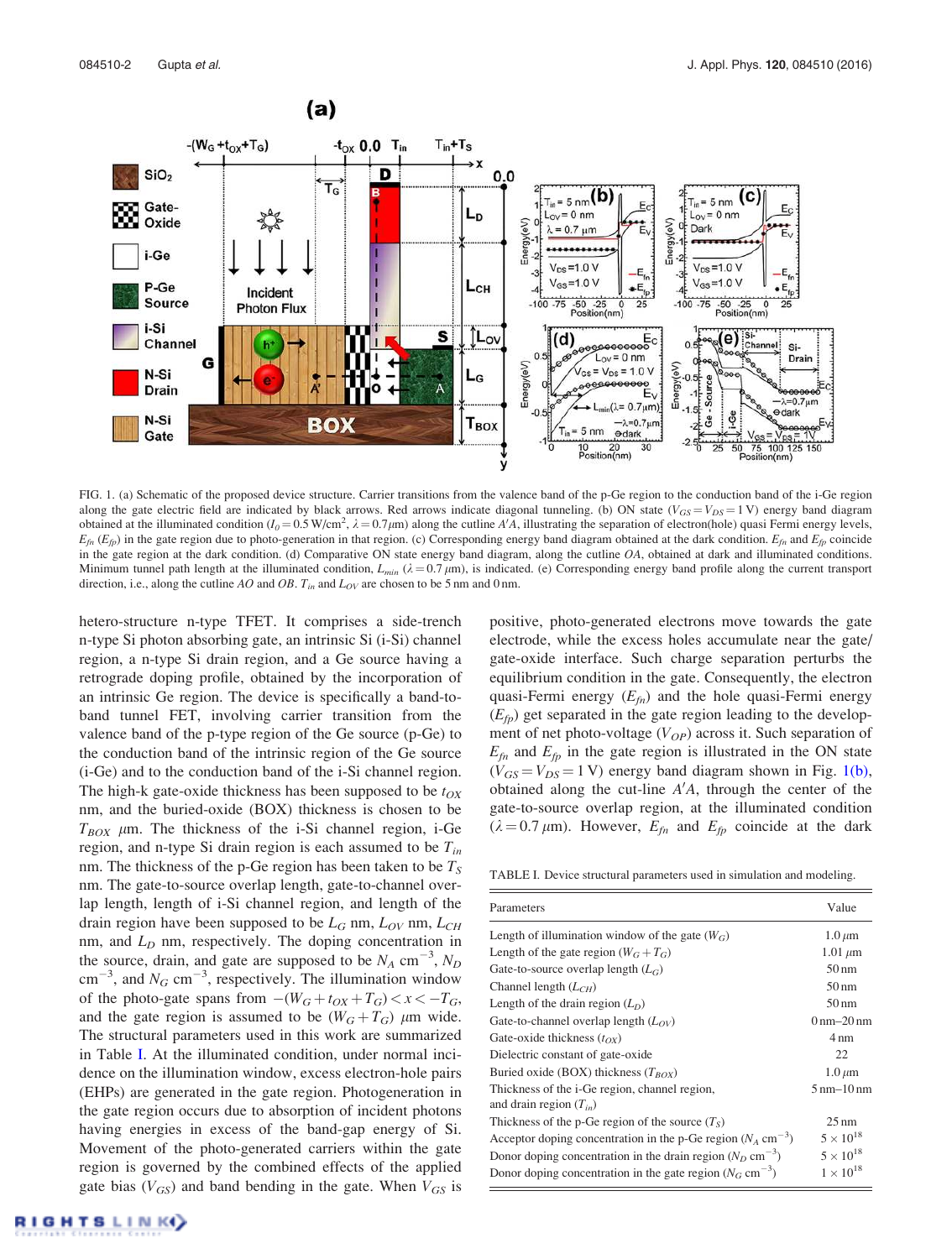condition, as shown in Fig.  $1(c)$ , confirming that the equilibrium condition prevails in the gate region at the dark condition. The photo-voltage acts as an additional gate bias which lowers the onset gate voltage or the turn ON voltage  $(V_{ONSET})$  required for the alignment of filled valence band density of states (DOS) in the p-Ge region with the empty conduction band DOS in the i-Ge region and i-Si channel region. Consequently, BTBT current increases. Comparative ON state energy band plots, obtained along the cut-line OA, through the center of the gate-to-source overlap region, at illuminated ( $\lambda = 0.7 \mu m$ ) and dark conditions are shown in Fig.  $1(d)$ . The overlap between the conduction band and valence band DOS is observed only at the illuminated condition ( $\lambda = 0.7 \mu m$ ), and the relevant minimum tunnel path length,  $L_{min}$  ( $\lambda = 0.7 \mu$ m), is indicated in Fig. 1(d). The corresponding band diagram along the current transport direction, i.e., along  $AOB$ , is shown in Fig. 1(e). The illumination window is chosen such that photo-generation primarily occurs in the gate region. Therefore, its contribution to the OFF state leakage current  $(I<sub>OFF</sub>)$  is negligible, and  $I<sub>OFF</sub>$  is determined by the reverse biased source-to-drain diode leakage current. The low band gap of Ge used in the source leads to higher ON state current  $(I_{ON})$  due to high BTBT offered by Ge. The total BTBT current can be divided into two components: (1) The BTBT current component due to carrier transition from the valence band of the p-Ge region to the conduction band of the i-Ge region. The tunneling direction in this case is perpendicular to the gate-oxide/i-Ge interface. This type of tunneling is called the "gate-normal tunneling"<sup>17</sup> or more generally "line tunneling."<sup>15</sup> (2) The BTBT current component due to carrier transition from the valence band of the p-Ge region to the conduction band of the i-Si channel region. The tunneling direction in this case is not perpendicular to the gate-oxide/i-Ge interface. This type of tunneling is called the diagonal tunneling. $17$  To achieve high spectral sensitivity, low SS is required. Steep switching slopes can be achieved by designing the structure such that the line tunneling component dominates over the diagonal tunneling component in the subthreshold regime of device operation. The turn ON voltage for line tunneling  $(V_{ONSET}^{line})$  and diagonal tunneling  $(V_{ONSET}^{diagonal})$  components of BTBT current in such a structure is different. The line tunneling component of BTBT current is controlled by the gate-to-source overlap length, while the gate-to-channel overlap length controls the diagonal tunneling component of BTBT current. Therefore,  $L_G$  and  $L_{OV}$  are suitably chosen to target steep SS and reasonably high  $I_{ON}$ . The retrograde doping profile used in the source minimizes the process induced variation $18$  and field induced quantum confinement (FIQC) effects.<sup>19</sup> The source doping level and  $T_{in}$  determine  $V_{ONSET}^{line}$ . Therefore,  $N_A$  and  $T_{in}$  must be chosen to maximize line tunneling and minimize SS for sub-volt operation at the illuminated condition. The p-Ge region is chosen to be adequately thick to support line tunneling. The drain doping concentration has been chosen to minimize BTBT at the channel/drain junction which increases the undesirable ambipolar conduction current prior to the onset of tunneling. Moderate doping has been used in the gate region to ensure high  $V_{OP}$  and high minority carrier life-time that leads to improvement in spectral sensitivity. The i-Si channel region is left undoped to reduce mobility degradation from Columbic scattering by ionized impurities and to eliminate the impact of dopant fluctuation on the device performance.

# III. MODEL FORMULATION

The drain current model presented in this work is centered on the line tunneling view point of the TFET device operation.<sup>15</sup> Fig. 2 shows the energy band diagram schematic, illustrating the electrostatics and key parameters used in the model derivation. The key steps of the model are summarized as follows: (1) Expression for  $V_{OP}$  is developed in terms of the electron quasi-Fermi potential  $(\phi_n)$  and the hole quasi-Fermi potential  $(\phi_p)$  in the gate region, assuming the Shockley-Read-Hall (SRH) recombination mechanism to be the dominant recombination process for the photo-generated EHPs in the gate region. (2) 1-D Poisson's equation is solved in the gate region, i-Ge region and p-Ge region, along the cut-line  $A'A$  (x-direction) to estimate the surface potential  $(\Psi_S)$  at the gate-oxide/i-Ge interface in terms of terminal voltages and  $V_{OP}$ . Uniform band bending is assumed at the gate-oxide/i-Ge interface throughout the gate-to-source overlap region. (3) Assuming carrier transition from the valence band of the p-Ge region to the conduction band of the i-Ge region, analytical expression for the minimum tunnel path length ( $L_{min}$ ) is obtained in terms of  $\Psi_S$ . Carrier transitions from the valence band of the p-Ge region to the conduction band of the i-Si channel region are not considered. (4) Analytical expression for the overlap in position between filled valence band DOS in the p-Ge region with the empty conduction band DOS in the i-Ge region,  $X_{OV}(\Psi_{S_i})$ , is subsequently derived in terms of  $\Psi_S$ . Such overlap is indicated by the shaded region in the model band diagram schematic shown in Fig. 2. (5) Kane's model<sup>20</sup> is used to calculate the BTBT generation rate  $(G_{BTBT})$ . This model requires the average field over a tunneling path to estimate the BTBT rate. However, there can be several tunneling paths contained in the overlap region of different lengths, each having different average electric field. Drain current is predominantly determined by the BTBT generation along the shortest tunnel path. Therefore, average electric field across the shortest tunneling path  $(\xi_{avg})$  is estimated to calculate  $G_{BTBT}$ .



FIG. 2. Energy band diagram schematic for illustrating the electrostatics and key parameters used in the derivation.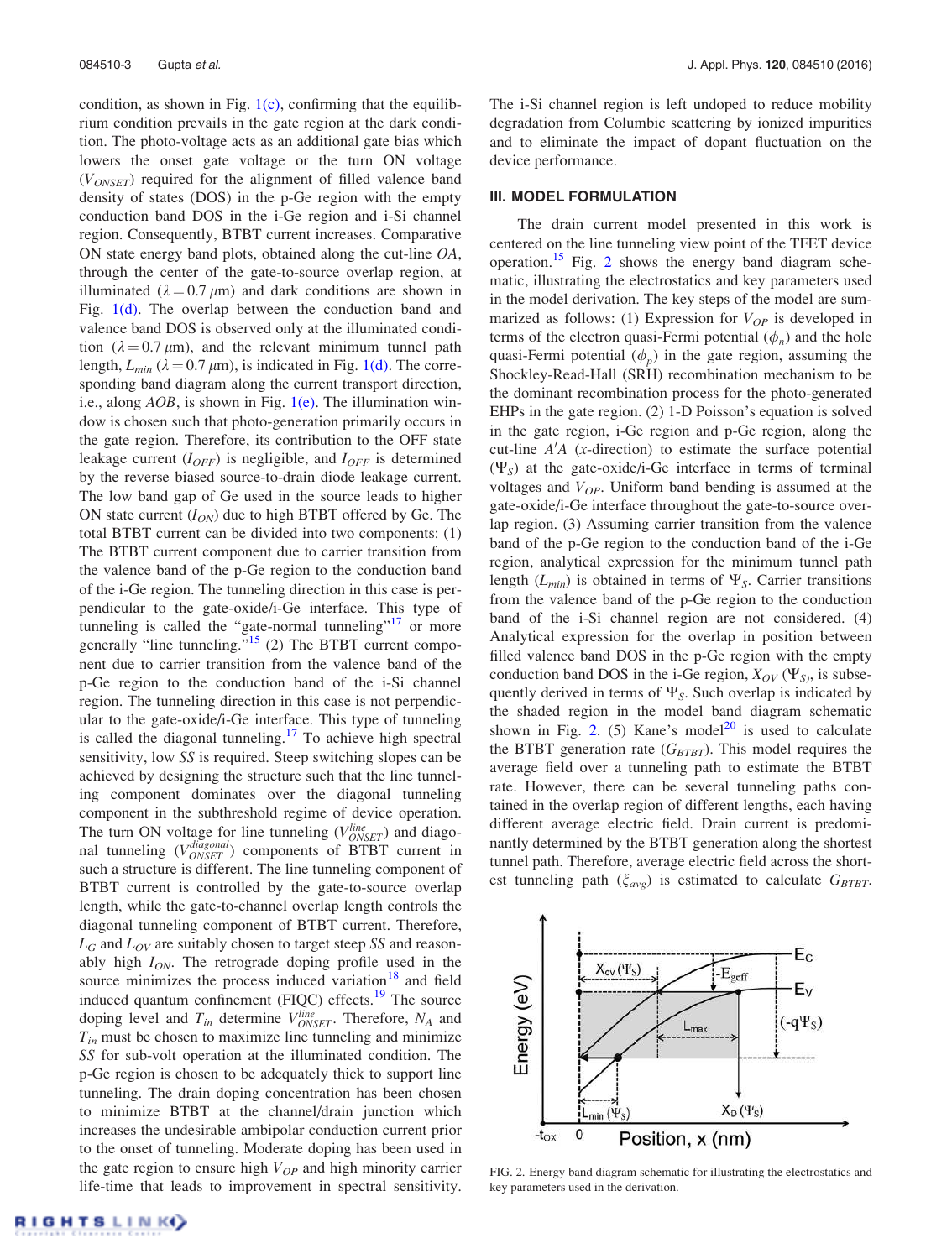(6) Assumption of uniform  $\Psi_{S}$ , throughout the gate-to-source overlap region, implies uniformity of  $V_{ONSET}$  across that region. In actuality, segments of the gate-to-source overlap region near to the i-Ge/i-Si channel metallurgical junction turn ON at lower  $V_{GS}$ , compared to the segments that are away from the junction. For correct estimation of the BTBT current at the onset of tunneling, an empirical bias dependent source doping concentration  $(N<sub>S</sub>)$  is introduced. (7) Quantities such as  $L_{min}(\Psi_S)$ ,  $\xi_{avg}$ , and  $G_{BTBT}$  are recomputed using  $N<sub>S</sub>$ . Finally, the BTBT current is calculated from the recomputed BTBT rate by assuming it to be the main generation mechanism.

## A. Expression for Photo-voltage ( $V_{OP}$ )

Photo-generation in the gate region modifies electron and hole concentrations in that region. The quasiequilibrium electron and hole concentrations in the gate region are, respectively, given by:  $(n^* = n_0 + \Delta N(\lambda))$  and  $(p^* = p_0 + \Delta N(\lambda))$ , where  $n_0$  and  $p_0$  are the equilibrium electron and hole concentrations in the gate region at the dark condition and  $\Delta N(\lambda)$  is the concentration of the EHPs generated in the gate region at an illumination wavelength  $(\lambda)$ . Assuming SRH recombination to be the key recombination mechanism for the EHPs in the gate region, expression for  $\Delta N(\lambda)$  can be written in the steady state as<sup>21</sup>

$$
\Delta N(\lambda) = I_0 \alpha(\lambda) \tau \frac{\lambda}{hc} (1 - R_1)(1 - R_2), \tag{1}
$$

where  $I_0$  is the illumination intensity,  $\alpha(\lambda)$  is the absorption coefficient per unit length of the gate region at the energy of incident photons,  $h$  is the Planck's constant,  $c$  is the velocity of light, and  $\tau$  is the carrier life time. The reflection coefficient at the air-gate interface  $(R<sub>1</sub>)$  and gate-BOX interface  $(R<sub>2</sub>)$  are calculated as.<sup>21</sup> At illuminated conditions, the product of  $n^*$  and  $p^*$  can be written in terms of  $\phi_n$  and  $\phi_p$  in the gate region as

$$
n^*p^* = n_i^2 \exp\left(\frac{\phi_p - \phi_n}{U_T}\right),\tag{2}
$$

where  $n_i$  is the intrinsic carrier concentration of the gate material and  $U_T$  is the thermal potential. The photon induced shift in the gate voltage is approximately given by  $(\phi_p - \phi_n)$ . Thus,  $V_{OP}$  can be written as

$$
V_{OP} = U_T \ln \left[ 1 + \left( \frac{\Delta N}{n_i} \right)^2 + \frac{\Delta N}{N_G} \left( 1 + \exp \left( -\frac{2\phi_{FG}}{U_T} \right) \right) \right],\tag{3}
$$

where  $\phi_{FG}$  is the gate Fermi potential at equilibrium. It may be noted that under low level injection approximation, this formula predicts the correct slope of  $V_{OP}$  versus illumination intensity, viz.,  $U_T$ .<sup>22</sup>

#### B. Surface Potential Computation

Assuming uniform doping in the gate region, solution to 1-D Poisson's equation in that region along the cutline  $A'A$ , through the center of the gate-to-source overlap region, yields the total gate charge  $(Q_G)$  in terms of the electrostatic potential  $(\Psi_P)$  at the gate/gate-oxide interface.

$$
Q_G = \sqrt{2q\varepsilon_{Si}N_G}\sqrt{\psi_P + U_T\left(\exp\left(-\frac{\psi_P}{U_T}\right) - 1\right) + \exp\left(\frac{-\phi_{FG}}{U_T}\right)\left(U_T\exp\left(\frac{\psi_P}{U_T}\right) - \psi_P - U_T\right)},
$$
\n(4)

where  $\varepsilon_{Si}$  is the permittivity of Si and q is the electronic charge. Assuming uniform doping in the p-Ge region with an abrupt interface between i-Ge and p-Ge regions, the total semiconductor charge  $(Q_S)$  can be found in terms of  $\Psi_S$  by solving 1-D Poisson's equation along the cut-line  $A'A$  in the i-Ge region and p-Ge region, following a similar methodology reported in Ref. 23

 $\mathbf{I}$ 

$$
Q_S = -\sqrt{2q\varepsilon_{Ge}N_A}\sqrt{\psi_S - 2\sqrt{\beta}\sqrt{\psi_B - U_T} + U_T\left(\exp\left\{\frac{\psi_S - 2\phi_F - \phi_{Fn}}{U_T}\right\} - 1\right)},
$$
(5a)

where  $\varepsilon_{Ge}$  is the permittivity of Ge,  $\Psi_B$  is the electrostatic potential at the i-Ge region and the p-Ge region interface,  $\phi_F$ is the Fermi potential in the p-Ge region of the source, and  $\phi_{Fn}$  is the electron quasi-Fermi potential in the source region relative to  $\phi_F$ . The drain bias ( $V_{DS}$ ) influences  $Q_S$  by increasing  $\phi_{Fn}$  relative to  $\phi_F$ . In this model,  $\phi_{Fn}$  is assumed to be equal to  $V_{DS}$  up to the source depletion region edge. Such assumption is valid only in the tunneling limited regime of device operation, where the current levels are low. In Eq. 5(a),  $\Psi_B$  and  $\Psi_S$  are related as<sup>23</sup>

$$
\psi_B = U_T + (\sqrt{\psi_S - U_T + \beta} - \sqrt{\beta})^2, \tag{5b}
$$

where  $\beta = \frac{qN_A}{2\epsilon_{Ge}} T_{in}^2$ . Using Eq. 5(b) in Eq. 5(a), expression for the source depletion charge  $(Q_B)$  can be obtained as:  $Q_B = -\sqrt{2q\varepsilon_{Ge}N_A}\sqrt{\psi_B - U_T}$ . The potential balance equation, incorporating the effect of photo-generation in the gate region, can be written as

$$
V_{GS} - V_{FB} + V_{OP} = \psi_S + \psi_P - \frac{Q_S}{C_{OX}},
$$
 (6a)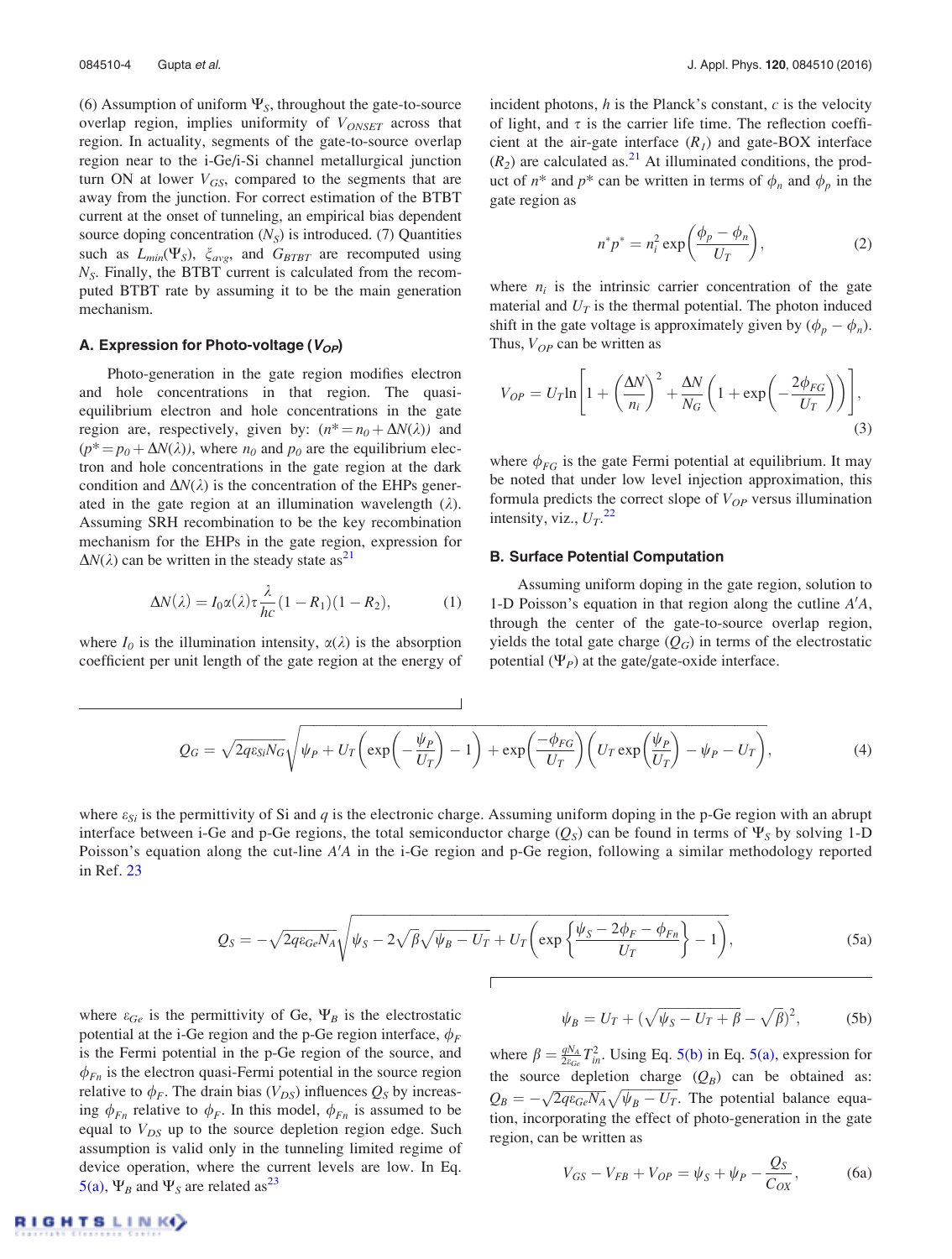where  $V_{FB}$  is the flat-band voltage and  $C_{OX} = \varepsilon_{OX}/t_{OX}$  is the gate-oxide capacitance per unit area, where  $\varepsilon_{OX}$  is the permittivity of gate-oxide. The gate insulator has been assumed to be free from any charges. Under such assumption, total gate charge must balance the net semiconductor charge. Thus, the charge balance equation can be written as

$$
Q_G + Q_S = 0. \tag{6b}
$$

The potential and charge balance equations can be solved numerically to obtain  $\Psi_{S}$  in terms of terminal voltages and  $V_{OP}$ .

#### C. Drain Current Computation

Estimation of minimum tunnel path length requires the potential profile in the i-Ge region and the p-Ge region. The potential variation in the i-Ge region along the x-direction,  $\Psi_I(x)$ , has been assumed to be linear because this region is undoped. The potential variation in the p-Ge region along the x-direction,  $\Psi_2(x)$ , has been assumed to be parabolic. Such assumption is fairly valid when the inversion charge density is small. These assumptions are necessary to obtain an analytical expression for  $L_{min}(\Psi_S)$ . The potential variation  $\Psi_I(x)$ and  $\Psi_2(x)$  can be written as:  $\psi_1(x) = \frac{\psi_B - \psi_S}{T_{in}} x + \psi_S$  and  $\psi_2(x) = \psi_B \left( \frac{X_D(\psi_S) - x}{X_D(\psi_S) - T_{in}} \right)^2$ , where  $X_D(\psi_S) = \sqrt{\frac{2\varepsilon_{Ge}}{qN_A}} \psi_S + T_{in}^2$  is the total depletion width in the source region. Analytical expression for  $L_{min}(\Psi_S)$  can be found by equating x-coordinates of points of equal energy in the valence band of the p-Ge region and the conduction band of the i-Ge region.<sup>15</sup>

$$
L_{\min}(\psi_S) = X_D(\psi_S) - (X_D(\psi_S) - T_{in}) \sqrt{\frac{\psi_S}{\psi_B} - \frac{E_{\text{geff}}}{q\psi_B}},\tag{7}
$$

where  $E_{\text{eff}}$  is the effective band-gap of Ge extracted from simulated band profile incorporating band-gap narrowing effects. Expression for the maximum tunnel path length  $(L_{max})$  can be obtained by substituting  $E_{\text{eff}}$  for  $\Psi_{\text{S}}$  in Eq. (7). The overlap (in position) between the filled valence band DOS in the p-Ge region with the empty conduction band DOS in the i-Ge region can be estimated from  $\Psi_I(x)$  as:  $X_{OV}(\psi_S) = \frac{\psi_S - E_{seff}}{\psi_S - \psi_B}$  $\frac{y_s - E_{\text{seff}}}{\psi_s - \psi_B} T_{in}$ . BTBT generation due to such overlap can be estimated using Kane's model.<sup>20</sup> In the uniform electric field limit, the model can be written in a manner similar to the non-local BTBT model used in the simulation tool.<sup>16</sup>

$$
G_{BTBT} = A \left(\frac{\xi_{avg}}{F_0}\right)^D \exp\left(-\frac{B}{\xi_{avg}}\right) (f_{pS} - f_{nS}),\tag{8}
$$

where  $A$  and  $B$  are material dependent constants of the model,  $F_0 = 1$  V/cm, and the parameter D distinguishes between the direct  $(D = 2)$  and the indirect  $(D = 2.5)$  tunneling process, and  $f_{pS}$  and  $f_{nS}$  are the Fermi distribution functions in the source region corresponding to  $\phi_F$  and  $\phi_{Fn}$ , respectively. It may be noted that the inclusion of the term  $(f_{pS} - f_{nS})$  ensures zero generation at the equilibrium condition. Average electric field along the shortest tunnel path has been estimated as:  $\zeta_{avg} = \frac{E_{geff}}{qL_{min}(q)}$  $\frac{E_{\text{geff}}}{qL_{\min}(\psi_{\text{S}})}$ . The electrostatic model

developed thus far assumes invariance of  $\Psi<sub>S</sub>$  along the y-direction (parallel to the gate-oxide/i-Ge interface). Such assumption implies that the entire source region has a single turn ON voltage. Fig. 3 plots the simulated electron BTBT generation rate profile in the gate-to-source overlap region, obtained along a cut-line parallel to the gate-oxide/i-Ge interface at a distance of 0.5 nm from it. Plots are obtained at the illuminated condition ( $\lambda = 0.7 \mu m$ ) with  $V_{DS}$  fixed at 1 V for different  $V_{GS}$  values. It can be observed that, at relatively low  $V_{GS}$ , electron BTBT generation is confined near the i-Ge/i-Si channel metallurgical junction. As  $V_{GS}$  is gradually increased, portions of the source region, away from the i-Ge/ i-Si channel metallurgical junction, gradually turn ON and contribute to the BTBT current. For relatively large values of  $V_{GS}$ , BTBT generation is observed in the entire gateto-source overlap region (along the y-direction). Thus, the turn ON voltage for the segments of the source region near to the i-Ge/i-Si channel metallurgical junction is lower compared to the segments that are away from the junction. The spatial variation in the turn ON voltage should be considered for correct estimation of BTBT current at the onset of tunneling. However, such consideration requires correct estimation of  $\Psi_s$  along the y-direction in the gate-to-source overlap region and corresponding computation of  $G_{BTBT}(y)$ . In order to obtain a closed form expression of drain current  $(I_{DS})$ , some simplifications are necessary. To address this issue, the source doping concentration has been considered to be a bias dependent quantity. In this regard, we introduce an empirical bias dependent source doping concentration, chosen as a linear function of the ratio of the electric field ( $\zeta_{loc}$ ) at the initial point  $(x = L_{min})$  of the shortest tunneling path, and the surface electric field  $(\xi_S)$  at the i-Ge/gate-oxide interface

$$
N_S(\psi_S) = N_{OFF} + \gamma \left(\frac{\xi_{loc}(\psi_S)}{\xi_S(\psi_S)}\right) N_A,\tag{9}
$$

where  $N_{OFF}$  and  $\gamma$  are empirical fitting parameters. Under depletion approximation, the electric field varies linearly with position  $(x)$  in the p-Ge region and it maintains a constant value of  $\zeta_s$  in the i-Ge region ( $0 \le x \le T_{in}$ ). Thus,  $\zeta_{loc}$ can be written in terms of  $\xi_S$  as:  $\xi_{loc}(\psi_S) = \xi_S(\psi_S) \{1\}$  $-\frac{L_{\text{min}}(\psi_S)}{X_D(\psi_S)}\}$ , where  $\xi_S$  can be computed from  $Q_B$  using Gauss's



FIG. 3. Simulated electron BTBT generation rate profile in the gate-tosource overlap region, obtained along a cut-line parallel to the gate-oxide/ i-Ge interface at a distance of 1 nm from it. Plots are obtained at the illuminated condition ( $\lambda = 0.7 \mu m$ ) with  $V_{DS}$  fixed at 1 V for different  $V_{GS}$  values.  $T_{in}$  and  $L_{OV}$  are chosen to be 5 nm and 0 nm.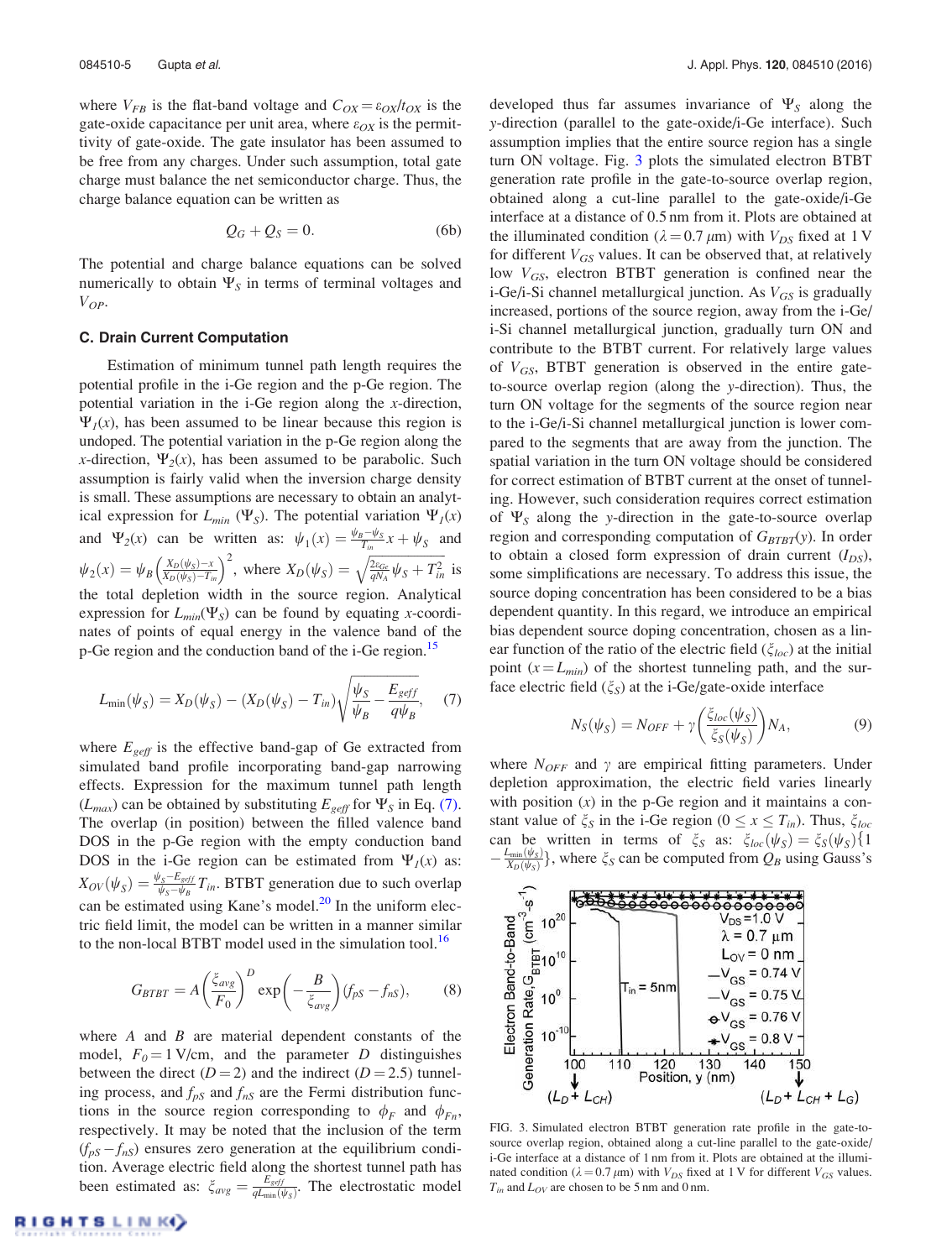law. The source depletion region edge is the starting point of the tunneling path at the onset of vertical tunneling. Thus, at the onset of line tunneling,  $\zeta_{loc} = 0$  and  $N_S$  is determined by  $N_{OFF}$ . With increase in  $\Psi_S$ ,  $L_{min}(\Psi_S)$  decreases and the depletion width increases. Consequently,  $N_S(\Psi_S)$  gradually increases with  $\Psi_S$ . The modified shortest tunnel path length  $(L_{\text{min}}^{new})$ , computed by substituting  $N_S$  ( $\Psi_S$ ) for  $N_A$  in Eq. (7) is thus larger in comparison to corresponding  $L_{min}$ , for  $\Psi_S$  values close to  $E_{\text{geff}}$ . Consequently, the average field  $(\zeta_{\text{AVG}}^{\text{new}})$  and the BTBT generation rate ( $G_{BTBT}^{new}$ ), along the modified shortest tunnel path of length  $L_{\text{min}}^{new}$ , are lower in comparison to the corresponding  $\xi_{avg}$  and  $G_{BTBT}$  along the shortest tunnel path of length  $L_{min}$ . As  $\Psi_S$  increases,  $L_{min}^{new}$  gradually approaches  $L_{min}$ . Thus,  $N_{OFF}$  and  $\gamma$  can be chosen appropriately to estimate the BTBT current at the onset of vertical tunneling and to match  $I_{ON}$ . Finally, drain current is calculated, assuming constant generation in the energy overlap region, as

$$
I_{DS} = qW \int_0^{L_G} \int_0^{X_{OV}} G_{BTBT}^{new} dxdy \approx qW L_G X_{OV} G_{BTBT}^{new}, \quad (10)
$$

where  $W$  is the width of the device along the *z*-direction.

# IV. RESULTS AND DISCUSSIONS

Device performance has been studied by 2-D numerical simulations using a commercial TCAD simulator S-Device.<sup>16</sup> A dynamic non-local path BTBT model, capable of incorporating different tunneling directions and paths with slope of energy bands, has been used to emulate the BTBT behavior. For Si, the BTBT parameters provided in the simulation tool are used. These parameters are extracted from the experimental data of a p-n tunnel diode. $24$  Experimentally calibrated BTBT parameters for Ge, reported in Ref. 25, have been used to obtain the simulation results. Fermi-Dirac statistics, bandgap narrowing model, and concentration and field dependent mobility models along with the Shockley-Read-Hall (SRH) recombination model are considered. Optical generation is computed using the ray tracer method through the effective band-gap dependent quantum yield model. Optical constants for Si are obtained from Ref. 26. Redistribution of carriers near the gate-oxide is included using the modified localdensity approximation (MLDA) model. Such a model does not take into account the FIQC effects.<sup>19</sup> In the proposed device, the introduction of the i-Ge region and nondegenerate source doping greatly minifies the detrimental effects of FIQC, and thus, such effects can be neglected to the first order. Simulation results are obtained, assuming a doping smearing of 1.5 nm/dec at the p-Ge/i-Ge junction and the channel/drain junction. Such assumptions are reasonable, as with recently reported techniques such as Excimer Laser Annealing  $(ELA),^{27}$  Plasma doping  $(PLAD),^{28}$  and dopant profile-steepening implant  $(DPSI),^{29}$  it is possible to achieve almost abrupt junctions. Illumination intensity  $(I_0)$  is assumed to be  $0.5 \text{ W/cm}^2$ , and the illumination wavelengths are chosen in the near-infrared range  $(0.7 \mu m - 1 \mu m)$ . Subthreshold swing has been extracted from the simulated and modeled input characteristics as:  $SS = \left(\frac{d \log_{10} I_{DS}}{d V_{GS}}\right)^{-1}$ , and the average subthreshold swing  $(SS<sub>AVG</sub>)$  has been calculated

as:  $SS_{AVG} = \frac{V_T - V_{ONSET}}{\log_{10}I_T - \log_{10}I_{ONSET}}$ , where  $V_T$  and  $V_{ONSET}$  are the gate voltages corresponding to current levels of  $I_T = 0.1 \mu A$ /  $\mu$ m and  $I_{ONSET} = 1 \text{ pA}/\mu$ m, respectively. Spectral sensing performance of the device has been evaluated in terms of its spectral sensitivity  $(S_n)$  which is defined as the increase in  $I_{DS}$ corresponding to decrease in illumination wavelength from  $\lambda_2$  to  $\lambda_1$ , normalized by  $I_{DS}$  values corresponding to illumination wavelength,  $\lambda_2$ 

$$
S_n = \frac{I_{DS}(\lambda_1)}{I_{DS}(\lambda_2)} - 1.
$$
\n(11)

Non-ideal effects such as defect assisted tunneling are not been considered. Such effects cause deterioration to SS in the low current range. In this work, key parameters such as  $SS_{AVG}$  and  $S_n$  are computed considering relatively high  $I_{ONSET}$  of 1 pA/ $\mu$ m. Thus, at such current levels, effects of these non-idealities are less significant,  $30$  due to the dominance of BTBT current.

#### A. Spectral response of the device

Fig.  $4(a)$  plots the simulated device transfer characteristics and compares it with those obtained from the model given by Eq. (10). The transfer characteristics are obtained at the illuminated condition for different values of  $\lambda$ , with  $V_{DS}$ fixed at 1 V. Corresponding  $L_{min} - V_{GS}$  characteristics, obtained from Eq. (7), are shown in Fig. 4(b).  $T_{in}$  and  $L_{OV}$ are assumed to be 5 nm and 0 nm, respectively. The model empirical fitting parameter,  $N_{OFF}$ , has been chosen to be  $1.5 \times 10^{18}$  cm<sup>-3</sup>, and the parameter  $\gamma$  has been varied from 0.82 to 1.05 corresponding to  $\lambda$  variation from 0.7  $\mu$ m to  $1 \mu$ m. Both the simulated and modeled transfer characteristics exhibit similar trends of increase in  $V_{ONSET}$  and decrease in  $I_{ON}$ , with increase in  $\lambda$ .  $V_{ONSET}$  extracted from the simulated transfer characteristic curves decreases from 0.81 V to 0.735 V and corresponding  $I_{ON}$  increases from 0.8  $\mu$ A/ $\mu$ m to 2.14  $\mu$ A/ $\mu$ m, for decrease in  $\lambda$  from 1  $\mu$ m to 0.7  $\mu$ m. Photogeneration in the gate region increases as  $\lambda$  decreases. Thus,  $V_{OP}$  given by Eq. (3) increases, which leads to the reduction in  $V_{ONSET}$ . Consequently, at a fixed gate bias,  $L_{min}$  decreases, as can be observed in Fig. 4(b). The increase in  $I_{ON}$  is attributed to such a decrease in  $L_{min}$ . It can be observed from Fig. 4(a) that the modeled transfer characteristic curves show delayed onset relative to corresponding simulated transfer characteristics. This is due to the assumption of uniform band bending at the i-Ge/gate-oxide interface throughout the gate-to-source overlap region. It has been illustrated in the preceding section that the turn ON voltage for the segments of the source region near to the i-Ge/i-Si channel metallurgical junction is lower compared to the segments that are away from the junction, owing to greater band bending at the i-Ge/ gate-oxide interface in these regions. Hence, the simulated transfer characteristic curves exhibit lower  $V_{ONSET}$  compared to corresponding modeled transfer characteristics. However, it may be noted that the introduction of bias dependent source doping concentration leads to the correct estimation of current at the onset of tunneling and also in the ON state. Both the simulated and modeled transfer characteristics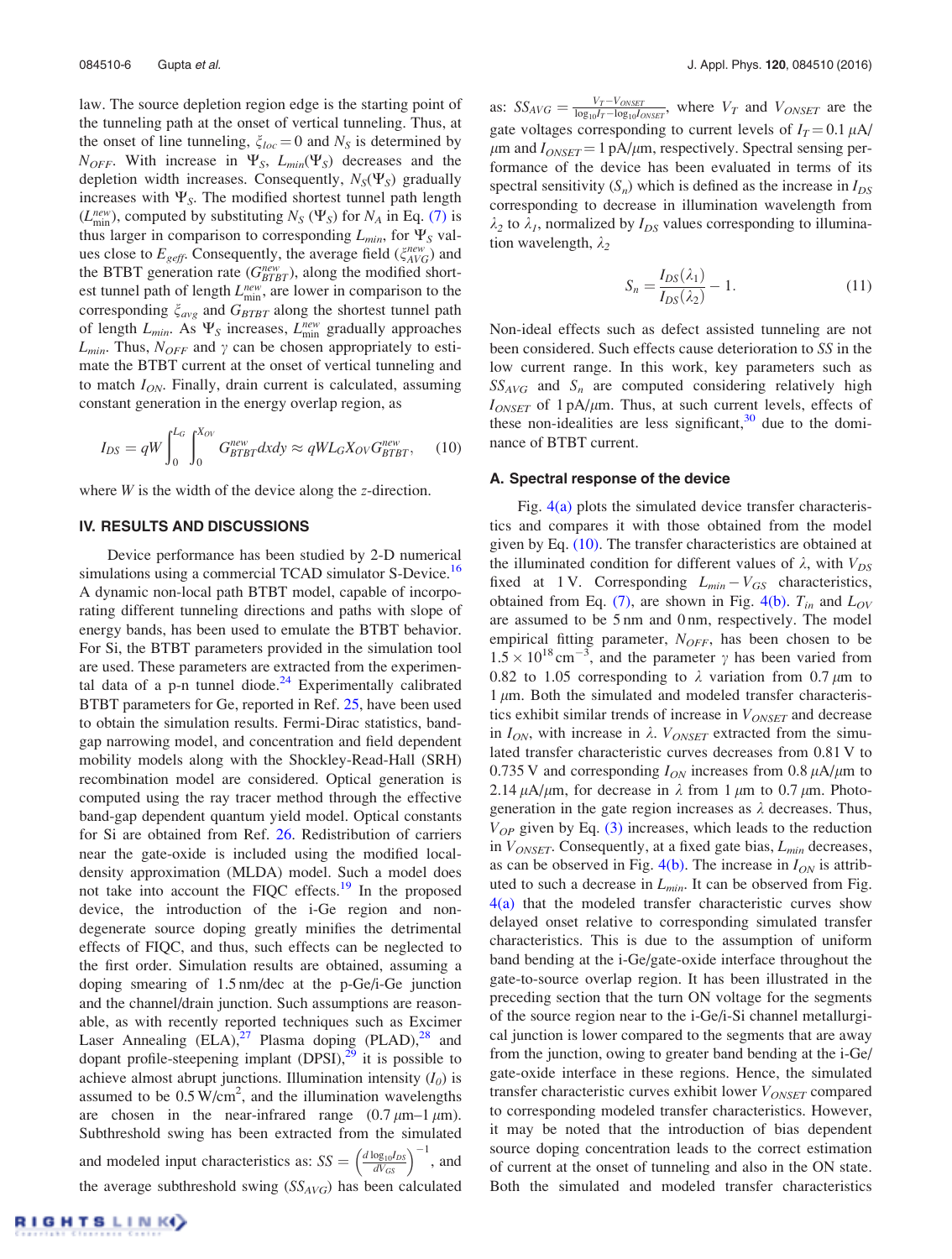

exhibit very steep  $SS_{AVG} \sim 19 \text{ mV/dec}$  and  $21 \text{ mV/dec}$ , respectively, in the wavelength range considered. Such steep  $SS_{AVG}$  is attributed mainly to the dominance of line tunneling. In the absence of any gate-to-channel overlap, band bending in the i-Si channel region in the vicinity of the i-Ge/ i-Si metallurgical junction is controlled by gate fringing field. In such case, for the chosen value of  $T_{in}$  and  $N_A$ , diagonal tunneling is suppressed. Therefore, the total BTBT current is mainly determined by the line tunneling component. Fig. 5 plots the  $S_n - I_{DS}$  characteristics corresponding to decrease in  $\lambda$  from (1  $\mu$ m to 0.9  $\mu$ m), (0.9  $\mu$ m to 0.8  $\mu$ m), and (0.8  $\mu$ m to 0.7  $\mu$ m), respectively. Spectral sensitivity has been computed from Eq. (11) using relevant pairs of transfer characteristic curves obtained from the simulation and model. It can be observed that  $S_n$  decreases at high current levels. This decrease is attributed to the gradual increase in SS when the device transits from tunneling limited regime to the transport limited regime with increase in  $V_{GS}$ . The peak value of spectral sensitivity  $(S_{nm})$ , extracted from the simulated  $(S_n - I_{DS})$  characteristics, is found to be  $5.88 \times 10^3$ ,  $2.14 \times 10^3$ , and  $3.56 \times 10^2$  corresponding to decrease in  $\lambda$ from (1  $\mu$ m to 0.9  $\mu$ m), (0.9  $\mu$ m to 0.8  $\mu$ m), and (0.8  $\mu$ m to 0.7  $\mu$ m), respectively. Such high  $S_{nm}$  is a consequence of the steep  $SS_{AVG}$  owing to the dominance of line tunneling. Good agreement is observed between the  $S_n - I_{DS}$  characteristics extracted from the modeled and simulated transfer characteristics. But, the model underestimates  $S_n$  in the current range of  $1 \text{ pA}/\mu \text{m}$  to  $100 \text{ pA}/\mu \text{m}$ . This is attributed to the greater  $SS_{AVG}$  exhibited by the modeled transfer characteristics compared to the corresponding simulated characteristics. It can be observed from Fig. 5 that, in the entire current range,  $S_n$  is

FIG. 4. (a) Comparative plots of simulated and modeled transfer characteristics, obtained at the illuminated condition for different values of  $\lambda$ , at  $V_{DS}$  = 1 V. (b) Corresponding  $L_{min}$ - $V_{GS}$ characteristics.  $T_{in}$  and  $L_{OV}$  are assumed to be 5 nm and 0 nm, respectively.



FIG. 5. Plots of variation of  $S_n$  with  $I_{DS}$  corresponding to decrease in  $\lambda$  from (1 $\mu$ m to 0.9 $\mu$ m), (0.9 $\mu$ m to 0.8 $\mu$ m), and (0.8 $\mu$ m to 0.7 $\mu$ m), respectively.  $S_n$  values are computed using Eq. 11 using relevant pairs of transfer characteristic curves obtained from the simulation and model.

found to be highest for the wavelength pair (1  $\mu$ m–0.9  $\mu$ m). This is due to larger sensitivity of  $V_{OP}$  to wavelength changes in the low photon energy regime. It may be noted that  $S_n$ , for any wavelength pair, depends not only on the subthreshold swing of the relevant transfer characteristic curves but also on the separation of the  $I_{DS}-V_{GS}$  curves on the  $V_{GS}$  axis. The decrease in  $V_{ONSET}$  due to decrease in illumination wavelength is limited by the corresponding increase in  $V_{OP}$ . Consequently,  $S_n$  is also limited by such increase in  $V_{OP}$ . Comparative plots of output characteristics obtained from simulation and the model are shown in Fig.  $6(a)$ . Output characteristics are obtained at the illuminated



FIG. 6. (a) Comparative plots of output characteristics obtained from simulation and the model, obtained at the illuminated condition for different values of  $\lambda$ , at  $V_{GS} = 1$  V.  $T_{in}$  and  $L_{OV}$  are assumed to be 5 nm and 0 nm, respectively. (b) Corresponding  $\Psi_S-V_{DS}$  and  $L_{min}-V_{DS}$  characteristics.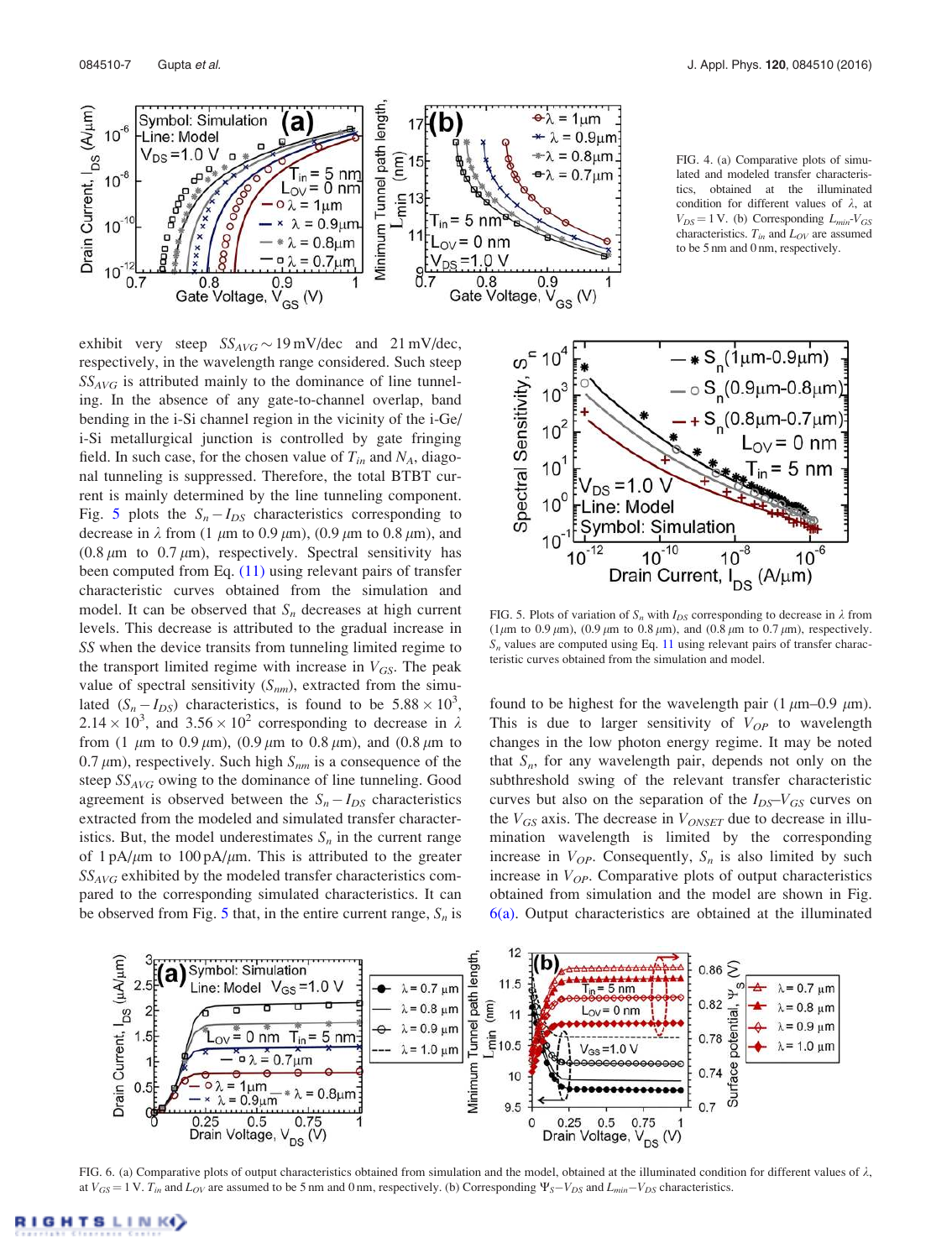condition for different values of  $\lambda$ , with  $V_{GS}$  fixed at 1 V. Both the modeled and simulated output characteristics show excellent saturation at high  $V_{DS}$ . It may be observed that, despite using non-degenerate doping in the source, the superlinear onset of the output characteristics is not too significant. This is mainly due to the incorporation of the i-Ge region. It has been shown by previous researchers<sup>15</sup> that the superlinear onset in the output characteristics increases with increase in the difference between the longest and the shortest tunnel path lengths. Potential varies linearly with position  $(x)$  in the undoped i-Ge region. Thus, incorporation of the i-Ge region in the source helps in improving linearity in the output characteristics by reducing  $(L_{max} - L_{min})$ . Fig. 6(b) plots the variation of  $L_{min}$  and  $\Psi_S$  with  $V_{DS}$ . The  $L_{min} - V_{DS}$ and  $\Psi_S - V_{DS}$  characteristics correspond to the modeled output characteristics shown in Fig.  $6(a)$ . The  $L_{min} - V_{DS}$  characteristic curves decrease gradually up to a certain drain voltage ( $V_{DSsat}$ ) and then saturate. With  $V_{GS}$  fixed at 1 V, as  $V_{DS}$  is gradually increased, inversion charges  $(Q_{inv})$  at the i-Ge/gate-oxide interface decrease, leading to an increase in  $\Psi_S$  with  $V_{DS}$  and corresponding decrease in  $L_{min}$ . When  $V_{DS}$ is increased beyond  $V_{DSsat}$ ,  $Q_{inv}$  becomes negligible and thus  $\Psi_S$  becomes independent of  $V_{DS}$ , causing  $L_{min}$  saturation beyond  $V_{DSsat}$ , as can be observed from the  $\Psi_S - V_{DS}$  and  $L_{min} - V_{DS}$  characteristics shown in Fig. 6(b). Excellent saturation observed in the device output characteristics can be attributed to the saturation of  $L_{min}$  beyond  $V_{DSsat}$ .

# B. Effect of  $T_{in}$  on the device performance

Fig.  $7(a)$  compares the simulated and the modeled transfer characteristics, obtained at the illuminated condition  $(\lambda = 0.7 \mu m)$  with  $V_{DS}$  fixed at 1 V.  $T_{in}$  has been varied in the range of 5 nm to 10 nm, and no gate-to-channel overlap has been considered for this study. The model empirical fitting parameter,  $N_{OFF}$ , has been chosen to be  $1.5 \times 10^{18} \text{ cm}^{-3}$ . Parameter  $\gamma$  has been varied from (0.82 to 1.05) for  $T_{in}$  = 5 nm, (0.75 to 1.0) for  $T_{in}$  = 7 nm, and (0.37 to 0.66) for  $T_{in} = 10$  nm, corresponding to  $\lambda$  variation from 0.7  $\mu$ m to 1  $\mu$ m. Extracted values of  $V_{ONSET}$  and  $I_{ON}$  from the simulated transfer characteristics are found to decrease from 0.735 V to 0.677 V, and from 2.14  $\mu$ A/ $\mu$ m to 1.31  $\mu$ A/ $\mu$ m, with increase in  $T_{in}$ . Modeled transfer characteristics also show a similar trend. As  $T_{in}$  increases, potential drop  $(\Psi_S - \Psi_B)$  across the i-Ge region increases. Consequently, the net source depletion charge decreases. The decrease in  $V_{ONSET}$  is due to the reduction in the surface electric field resulting from such decrease in  $Q_B$ . The observed trend of decrease in  $I_{ON}$  with increase in  $T_{in}$  can be understood by inspecting the  $L_{min} - \Psi_{S}$  characteristics, shown in Fig. 7(b). As  $T_{in}$ increases, source depletion width increases for a fixed band bending at the i-Ge/gate-oxide interface, which leads to an increase in  $L_{min}$ . Such increase in  $L_{min}$  reduces the BTBT generation rate and the resultant current. This also results in the decrease of average electric field along the shortest tunnel path. Fig.  $8(a)$  plots the SS -  $I_{DS}$  characteristics, extracted from the relevant modeled and simulated input characteristics. The observed deterioration in SS with increase in  $T_{in}$  is due to the decrease in the average electric field along the shortest tunnel path. At low current levels in the range of  $1 \text{ pA}/\mu \text{m}$  to  $100 \text{ pA}/\mu \text{m}$ , good agreement is observed between the SS and  $I_{DS}$  characteristics extracted from the simulated and modeled transfer characteristics. In the current range of  $100 \text{ pA}/\mu\text{m}$  to  $10 \text{ nA}/\mu\text{m}$ , the modeled transfer characteristic curves exhibit slightly higher SS in comparison to their simulated counterparts. Such deviations are ascribed to the bias dependency of the empirical source doping concentration introduced in Eq. (9), which determines the subthreshold behavior of the modeled transfer characteristics. Thus, the modeled transfer characteristics exhibit higher  $SS_{AVG}$  relative to the corresponding simulated transfer characteristics, as can be observed from the plots of variation of  $SS_{AVG}$  with  $\lambda$ , shown in Fig. 8(b). Comparative plots of variation of peak spectral sensitivity with  $T_{in}$ , corresponding to decrease in  $\lambda$ from (1  $\mu$ m to 0.9  $\mu$ m), (0.9  $\mu$ m to 0.8  $\mu$ m), and (0.8  $\mu$ m to 0.7  $\mu$ m), are shown in Fig. 8(c). S<sub>nm</sub> values, extracted from the relevant pairs of transfer characteristic curves, obtained from the simulation and model, are observed to decrease, as  $T_{in}$  increases, for each wavelength pair considered. Such trends are consistent with the degradation of  $SS_{AVG}$  with increase in  $T_{in}$ . The  $S_{nm}$  values obtained from the model are slightly lesser than those obtained from the simulated transfer characteristics. This is due to the higher  $SS_{AVG}$  of the modeled transfer characteristics. Fig.  $9(a)$  compares the simulated and the modeled output characteristics, obtained at the illuminated condition ( $\lambda = 0.7 \mu m$ ) with  $V_{GS}$  fixed at 1 V. Excellent agreement is observed between the simulated and modeled output characteristics. Linearity of the output characteristics is deteriorated with increase in  $T_{in}$ . The superlinear onset of the output characteristics is related to the selection of the allowed energy window.<sup>30</sup> As  $T_{in}$  increases, drain control over the band bending at the i-Ge/gate-oxide



FIG. 7. (a). Comparative plots of input characteristics obtained from the simulation and the model, at the illuminated condition ( $\lambda = 0.7 \mu m$ ), at  $V_{DS} = 1$  V. No gate-to-channel overlap is considered, and  $T_{in}$  has been varied in the range of 5 nm to 10 nm. (b) Corresponding  $L_{min}$  $-\Psi_{\rm S}$  characteristics.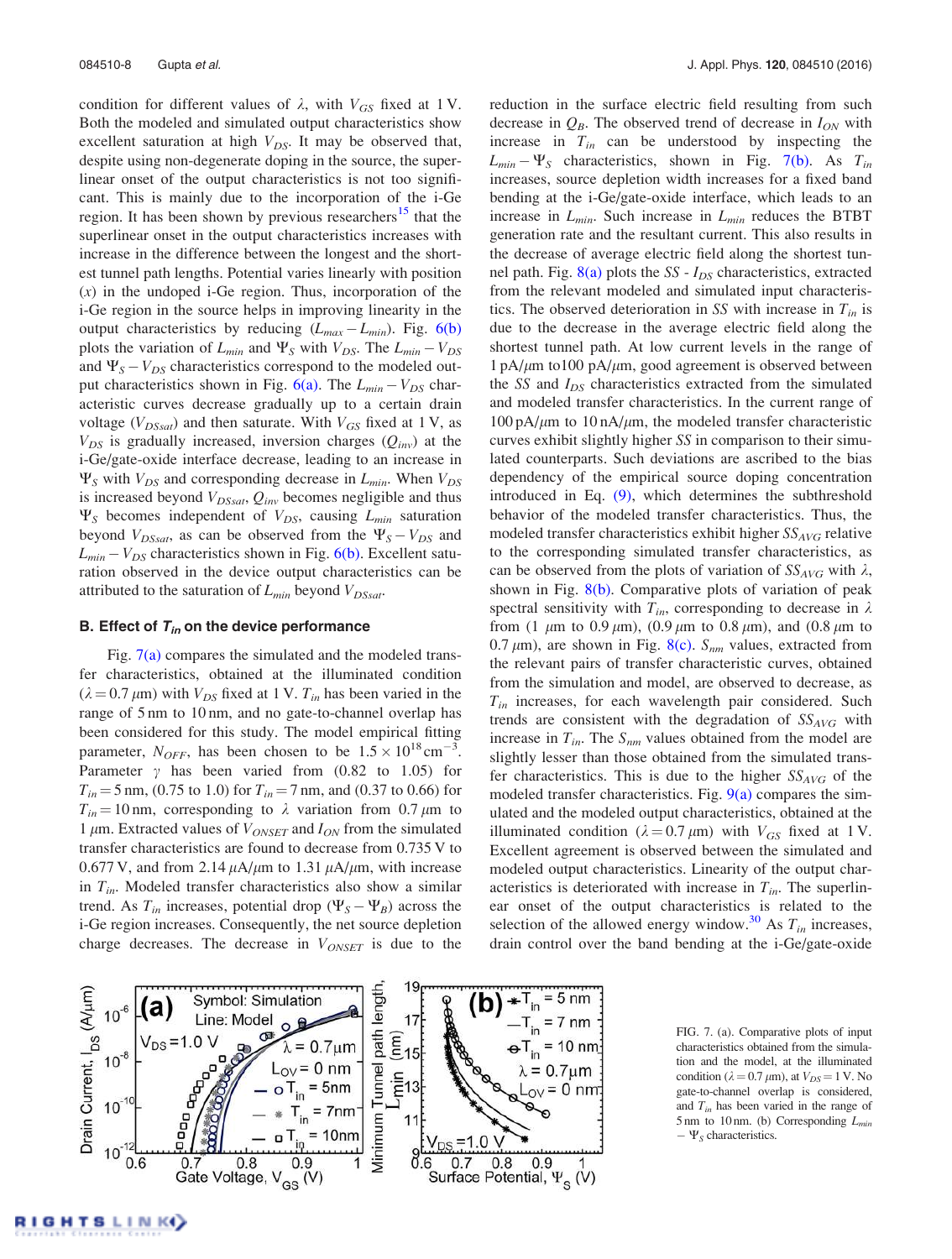

FIG. 8. (a) SS –  $I_{DS}$  characteristics extracted from the simulated and modeled input characteristics shown in Fig. 7(a). (b) Comparative plots of variation of  $SS_{AVG}$  with  $\lambda$ , extracted from the relevant simulated and modeled transfer characteristics. (c) Plots of variation of  $S_{nm}$  with  $T_{in}$ , extracted from the relevant pairs of transfer characteristic curves obtained from the simulation and model, corresponding to decrease in  $\lambda$  from (1 $\mu$ m to 0.9  $\mu$ m), (0.9  $\mu$ m to 0.8  $\mu$ m), and (0.8  $\mu$ m) to  $0.7 \mu m$ ).



FIG. 9. (a) Comparative plots of output characteristics obtained from the simulation and the model, at the illuminated condition ( $\lambda = 0.7 \mu m$ ), at  $V_{GS} = 1$  V. No gate-to-channel overlap is considered, and  $T_{in}$  has been varied in the range of 5 nm to 10 nm. (b) Corresponding  $\Psi_S-V_{DS}$  characteristics.

interface increases, as can be observed from the  $\Psi_s - V_{DS}$ characteristics shown in Fig.  $9(b)$ . These characteristics correspond to the modeled output characteristics. Consequently, at low  $V_{DS}$ , the Fermi distribution function  $(f_{nS})$  increases and  $(f_{pS} - f_{nS})$  decreases. This results in slower rise in the drain current in the low  $V_{DS}$  regime.

### C. Effect of gate-to-channel overlap length

Fig.  $10(a)$  plots the simulated input characteristics based on the effect of the gate-to-channel overlap length. Transfer characteristics corresponding to the illumination wavelength of 0.7  $\mu$ m, obtained at a fixed  $V_{DS}$  of 1 V, are shown in Fig. 10(a).  $T_{in}$  has been chosen to be 5 nm for this study. It can be observed that, with increase in  $L_{OV}$  from 0 nm to 20 nm,  $V_{ONSET}$  decreases from 0.735 V to 0.556 V and  $I_{ON}$  increases from 2.14  $\mu$ A/ $\mu$ m to 3.43  $\mu$ A/ $\mu$ m. Deterioration in the SS can be observed in the corresponding  $SS - I_{DS}$  characteristics, shown in Fig. 10(b), with increase in  $L_{OV}$ . For explaining such observations, comparative plots of the conduction band profile corresponding to  $L_{OV} = 0$  nm and  $L_{OV} = 20$  nm are shown in Fig.  $11(a)$ . The conduction band profiles are obtained along a cut-line parallel to the gate-oxide interface at a distance of 0.5 nm from it, in the region spanning from:  $0 \le y \le (L_D + L_{CH} + L_G)$ , with  $V_{GS}$  and  $V_{DS}$  fixed at 0.7 V and 1 V, respectively. In comparison to the conduction band profile corresponding to  $L_{OV} = 0$  nm, greater band bending is observed in the channel region and in the portions of the source region, near to the source-channel junction, in the presence of gate-to-channel overlap. Greater band bending in the channel region enhances the diagonal tunneling component of BTBT current. While, additional band bending in the source region, near to the source-channel junction, caused by the enhanced gate fringing field, increases the BTBT generation due to line tunneling in these regions, as can be observed from the electron BTBT generation rate profile shown in Fig. 11(b). Decrease in  $V_{ONSET}$  is mainly due to the decrease in  $V_{ONSET}^{diagonal}$  with increase in  $L_{OV}$ . The observed trend of increase



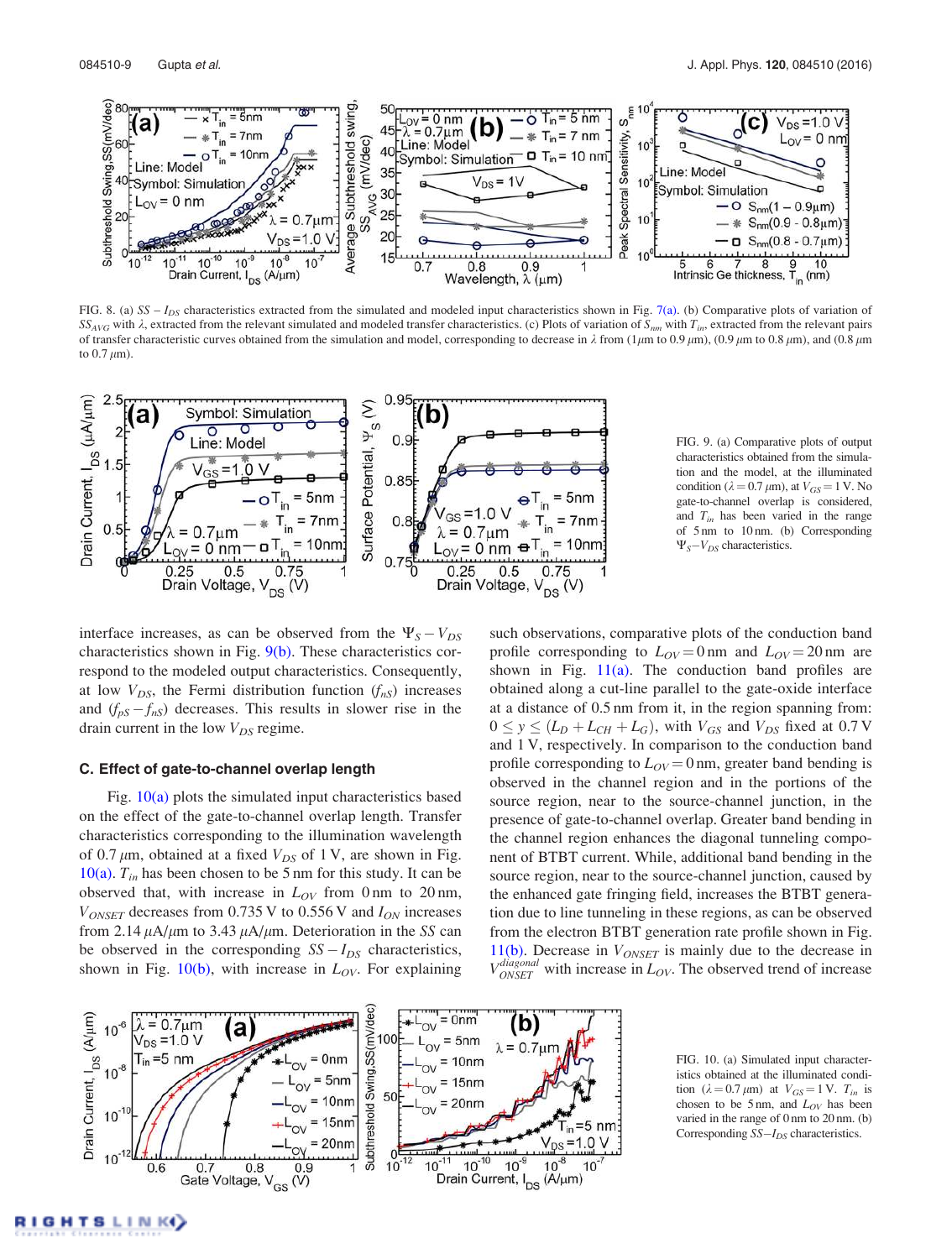

FIG. 11. (a) Comparative conduction band profile along the y direction, corresponding to  $L_{OV} = 0 \text{ nm}$  and  $L_{OV}$  $= 20$  nm, obtained along a cut-line parallel to the gate-oxide interface at a distance of 0.5 nm from it, in the i-Ge region, channel region, and the drain region, with  $V_{GS}$  and  $V_{DS}$  fixed at 0.7 V and 1 V, respectively. (b) Corresponding electron band-to-band generation rate profile. (c) ON state conduction band profile corresponding to  $L_{OV} = 0$  nm and  $L_{OV}$  = 20 nm. (d) Corresponding electron band-to-band generation rate tron band-to-band generation profile.

in  $I_{ON}$  with increase in  $L_{OV}$  can be similarly explained from the ON state conduction band profile shown in Fig.  $11(c)$  and the corresponding electron BTBT generation rate profile shown in Fig. 11(d). The increase in  $I_{ON}$  with increase in  $L_{OV}$ can be ascribed to the increase in the line tunneling component and diagonal tunneling component of BTBT current. Average electric field along a diagonal tunnel path is low. Thus, the dominance of diagonal tunneling reduces the steepness in turn ON of the input characteristics. In the absence of any gate-to-channel overlap, diagonal tunneling is significantly suppressed due to insufficient band bending in the channel region. Consequently, the corresponding input characteristics exhibit very steep SS, as can be observed from the  $SS - I_{DS}$  characteristics shown in Fig. 10(b). As  $L_{OV}$ increases, enhancement in the diagonal tunneling component at low gate voltages causes degradation in SS. Thus,  $SS_{AVG}$  increases from  $\sim$ 19 mV/dec to  $\sim$ 43 mV/dec with increase in  $L_{OV}$  from 0 nm to 20 nm, as can be observed from the plots of variation of  $SS_{AVG}$  with  $\lambda$  shown in Fig. 12(a). Such degradation in  $SS_{AVG}$  causes reduction in the peak spectral sensitivity by almost two orders, as can be observed from the  $S_{nm} - L_{OV}$  characteristics shown in Fig. 12(b).

## V. CONCLUSION

In this work, a novel optoelectronic TFET has been introduced, which exhibits multi-spectral sensitivity in the wavelength range of 0.7  $\mu$ m to 1  $\mu$ m, owing to its steep average subthreshold swing  $(SS_{AVG})$  of  $\sim 19$  mV/dec over five current decades. Model predictions of key parameters such as the  $SS_{AVG}$ , spectral sensitivity  $(S_n)$ , and ON current  $(I_{ON})$ have a good match with the TCAD simulation results. The model explains the degradation in spectral sensitivity and linearity of the output characteristics with increase in the thickness of the intrinsic Ge region. TCAD simulation results show that the spectral sensitivity deteriorates with increase in the gate-to-channel overlap length. Noise immunity and the spectral sensitivity of the device can be improved by increasing the electric field along a line tunnel path using higher source doping concentration. However, at very high source doping levels, the onset voltage for line tunneling will increase significantly. This leads to degradation in  $SS_{AVG}$  due to dominance of diagonal tunneling and corresponding degradation in spectral sensitivity. Thus, increasing the source doping level will improve the spectral sensing performance of the device as long as line tunneling dominates over diagonal tunneling in the subthreshold regime of device operation.



FIG. 12. (a) Plots of variation of  $SS_{AVG}$ with  $\lambda$ , extracted from the relevant simulated transfer characteristics. (b) Plots of variation of  $S_{nm}$  with  $L_{OV}$ , extracted from the relevant pairs of simulated transfer characteristic curves, corresponding to decrease in  $\lambda$  from (1  $\mu$ m to 0.9  $\mu$ m), (0.9  $\mu$ m to 0.8  $\mu$ m), and (0.8  $\mu$ m to  $0.7 \mu m$ ).